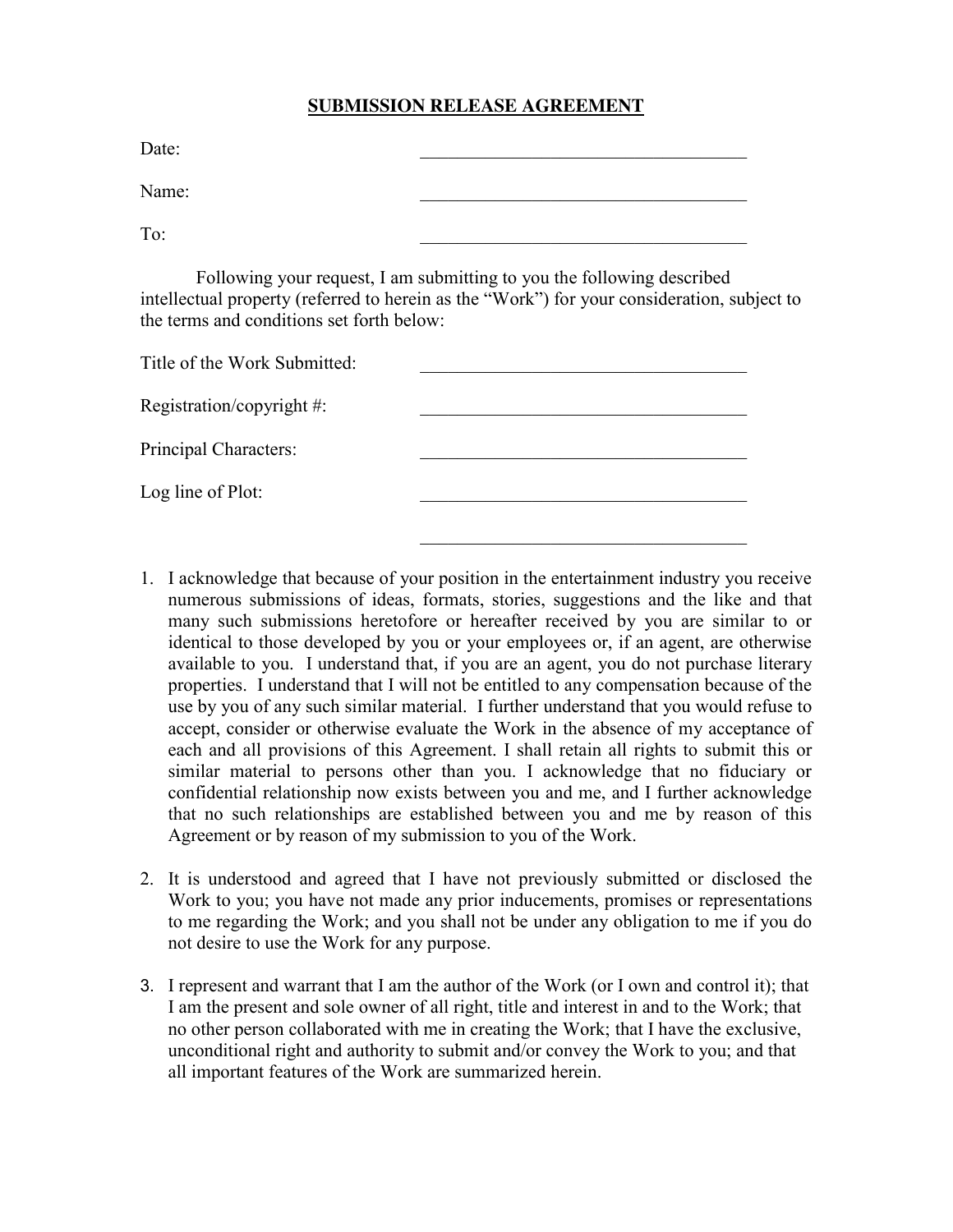- 4. I have retained at least one copy of the Work submitted to you concurrently herewith, and I agree that you shall not have any obligation to return to me the copy submitted to you nor shall you be responsible to me, financially or otherwise, for any loss or damage thereto. I understand that your return of the Work to me shall not terminate or affect any rights or obligations under this Agreement.
- 5. Neither my submission to you nor anything in this Agreement shall be deemed to limit or restrict your freedom or obligate you to me regarding the Work, nor prohibit your use, without obligation to me, of materials created by others (collectively, "Third Party Materials") that are submitted to, or acquired by, you, prior to or after the submission of my Work to you.
- 6. I acknowledge that your use of Third Party Materials containing elements similar to or identical with those contained in my Work shall not obligate you to negotiate with me or entitle me to any compensation if you have an independent right to use such Third Party Materials. I further agree that if you determine that you have the independent right to use Third Party Materials containing elements similar or identical to those contained in my Work without payment of compensation to me and you proceed to use the Third Party Materials, if I disagree with your determination, I agree that any dispute between us shall be submitted to binding arbitration before a single arbitration in accordance with the rules and procedures of the American Arbitration Association ("AAA"). In such event, the arbitrator shall be an individual experienced in the motion picture or television field and shall be mutually selected by you and me or if we cannot agree, then by the rules of the AAA. The arbitrator shall be controlled by the terms of this Agreement and any award by the arbitrator favorable to me shall be limited to the fixing of compensation which shall be an amount equal to the amount paid for the type of material in question within customary entertainment industry standards at Los Angeles, California. Any arbitration award will provide for you and me to bear our own costs of arbitration which costs shall include our respective outside attorneys' fees. Any such arbitration shall be conducted in Los Angeles, California and shall be governed by and subject to the laws of the State of California and the rules and procedures of the AAA.
- 7. I agree to indemnify and hold you harmless from and against any and all claims, expenses, losses, causes of action, judgments or liabilities (including, without limitation, reasonable outside attorneys' fees) that may be asserted against you or incurred by you at any time in connection with the Work, or any use thereof, including without limitation those arising from any alleged breach of the warranties and promises given by me herein.
- 8. This Agreement constitutes our entire understanding and no other agreement, written or oral, express or implied, exists between us with respect to the Work. Any modification or waiver hereunder or termination hereof must be in writing, signed by both of us. This understanding shall be construed in accordance with the laws of the State of California applicable to agreements executed and fully performed therein. The invalidity of any provision hereof shall not affect the remaining provisions. Any